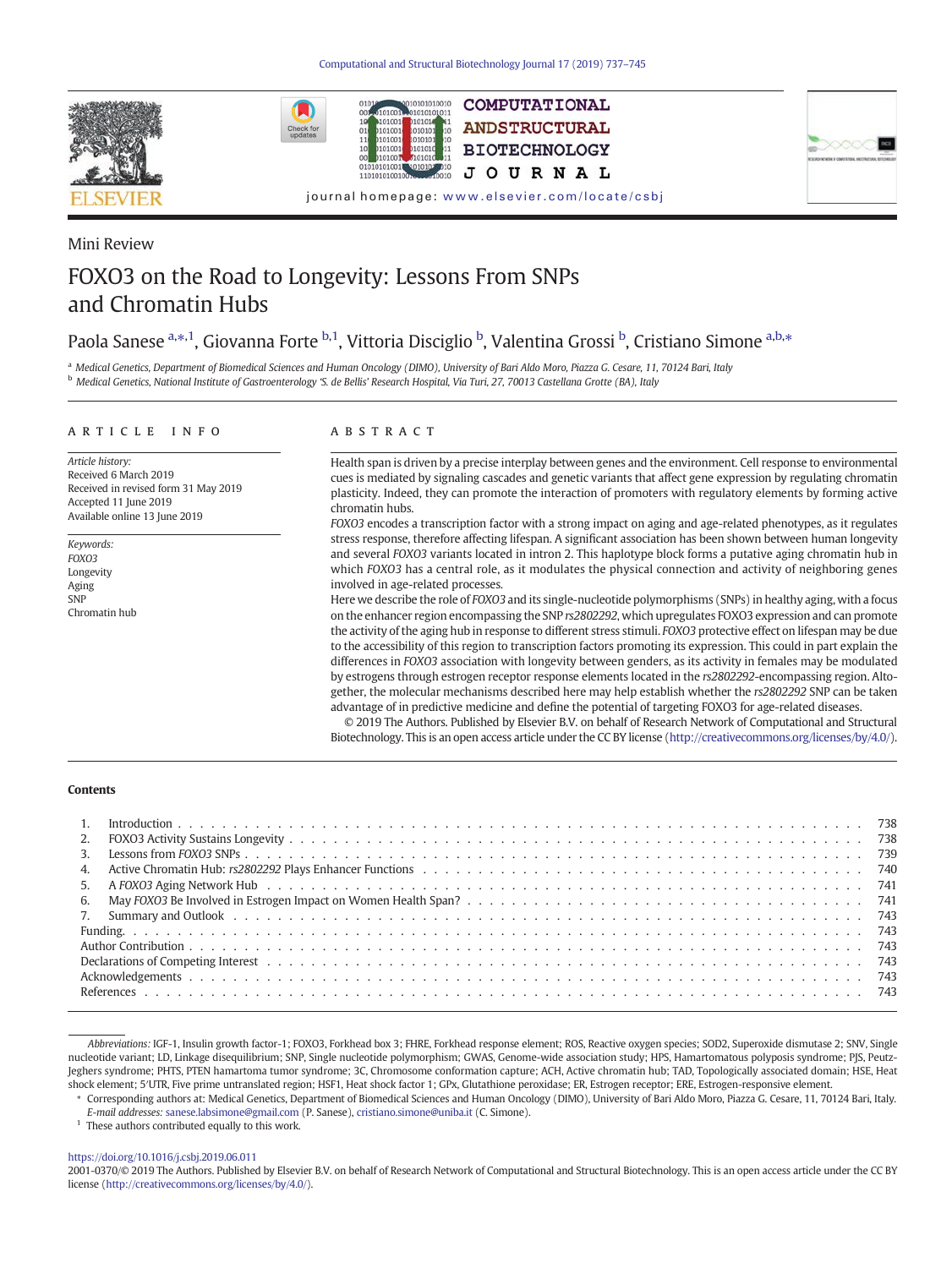# 1. Introduction

Healthy aging is the result of a fine regulation of the biological processes that occur in response to environmental and physiological signals. These processes support lifespan extension and are mediated by nutrient and stress sensors. Under stress conditions, the expression and activity of sensors and genes are modulated in a way that promotes cell protection and maintenance, and eventually extends lifespan. Indeed, loss of cell homeostasis is a common event in age-related diseases and cancer. An intricate network of genetic factors and signaling pathways have been identified as coordinators of cell response to physiological or environmental changes [\[1](#page-6-0)–4]. These mechanisms often involve hormones (e.g. estrogens), which control growth and development, and are responsible for maintaining healthy and normal functions of tissues and organs, ultimately affecting aging processes [\[5](#page-6-0)].

The contribution of genetic factors to healthy aging is significant [[6](#page-6-0)]. Many genetic variants have been associated with increased risk of age-related diseases, and genetic polymorphisms or mutations that affect the functions of major sensors and effectors have been linked to longevity, both in model organisms and in humans. Studies on longevity are usually carried out in populations of centenarians, whose lifespan is nearly twice the predicted mean of the relevant population at the time of birth [[7](#page-6-0)]. Aging is also governed by signaling pathways typically involving coordinated cascades of modifications, which in turn alter protein conformation, activity, stability, interaction, and subcellular localization. In the classical view, these pathways begin at the cell surface and extend into the nucleus, where they affect the interactions of transcription factors with the chromatin template. The ultimate endpoint of signal transduction is often considered to be a modification of chromatin architecture modulating DNA accessibility and gene expression. However, such complex biological features cannot be explained by a "one-way street" ending at chromatin; instead, they imply a model in which different hubs direct multilayered and multidirectional regulatory networks.

In this framework, nine hallmarks of aging have been identified. These include genomic instability, telomere attrition, epigenetic alterations, loss of proteostasis, deregulated nutrient sensing, mitochondrial dysfunction, cellular senescence, stem cell exhaustion, and altered intercellular communication. These hallmarks contribute in varying degrees to the aging process and collectively determine the aging phenotype [[4](#page-6-0)].

One of the major pathways involved in the regulation of the aging rate is the insulin/IGF-1 cascade, which negatively influences the activity of FOXO3, one of the most prominent genes associated with human longevity [\[8\]](#page-6-0). This transcription factor is a key regulator of agingrelated processes, acting as a hub for molecular signaling and chromatin conformation.

In this review, we will focus on the importance of FOXO3 in human aging and longevity by discussing findings related to its genetic variants, cis-regulatory elements that modulate its activity in lifespan, and its "central" role in an aging hub. We will also provide a full picture of FOXO3 by dissecting its network of functions involved in the aging processes, with the final goal of ascertaining whether it can be taken advantage of for prognosis and therapy response in age-related diseases, and/or used as a target to improve human health during aging.

# 2. FOXO3 Activity Sustains Longevity

The forkhead box (FOX) is a heterogenic protein family that includes  $>100$  transcription factors, which can be divided into 19 subclasses based on phylogenetic analyses. Its name refers to a conserved DNAbinding domain, a sequence of 80 to 100 amino acids called the forkhead domain, which is shared by Fox proteins [[9](#page-6-0)]. Fox transcription factors are involved in a plethora of diverse functions, including developmental regulation, metabolism, and tumorigenesis. Their function is tightly regulated through interaction with various binding partners, such as co-activators, co-repressors and other transcription factors [\[10](#page-6-0)].

FOXO proteins have been identified in several species, including nematodes (Caenorhabditis elegans), zebrafish (Dario rerio), fruit flies (Drosophila melanogaster), mice, and humans [\[11](#page-6-0)]. The four members of the FOXO class, i.e. FOXO1, FOXO3, FOXO4, and FOXO6, share high sequence homology and have different activities and subcellular localizations. To exert their role as transcription factors, FOXO proteins bind through their DNA binding domain to the consensus motif 5′-TTGTTT AC-3′ (the forkhead response element, FHRE) within the promoter sequence of their target genes [[12](#page-6-0)]. Then, their C-terminal transactivation domain initiates gene transcription, acting as a transcriptional activator or repressor based on the specific range of recruited co-factors. Most FOXO proteins are ubiquitous but are not equally expressed in tissues and organs. As such, they can regulate different genes depending on the cell type, thereby showing functional specificity [\[13](#page-6-0)]. Interestingly, the first identified FOXO member, DAF-16, which regulates larva formation in C. elegans, has been proven to increase lifespan and regulate nutrient sensing by mediating insulin-like metabolic signaling, as well as resistance to stress [14–[17\]](#page-6-0). In fact, under environmental conditions, mutations in DAF-16 lead to defective larva formation [\[18](#page-6-0)]. Moreover, AKT-mediated phosphorylation of DAF-16 negatively regulates longevity in response to insulin/IGF-1 [\[8\]](#page-6-0). This function seems to be evolutionarily conserved. Indeed, dFOXO, the Drosophila melanogaster FOXO homologue, affects insulin signaling and extends lifespan when expressed in the adult fat body [\[19,20\]](#page-6-0). In mice, Foxo3-null females show abnormal ovarian follicular development leading to degeneration and age-dependent infertility (around 12 weeks) [\[21](#page-6-0),[22\]](#page-6-0). Interestingly, Foxo3 knock-out animals also exhibited a decreased rate of glucose uptake in glucose tolerance tests after an overnight fast [[22](#page-6-0)].

FOXO3 is an evolutionarily conserved transcription factor regulating the expression of genes involved in several biological processes [\[23](#page-6-0)]. In particular, its expression is associated with age-related phenotypes in multiple tissues [[24\]](#page-6-0). Several studies have been conducted to elucidate the mechanisms by which FOXO3 influences longevity. We now know that FOXO3 is a master regulator and sustains lifespan in response to various stimuli, including hormones, growth factors, and nutrients, which promote specific FOXO3-mediated gene expression programs regulating stress resistance, metabolism, cell cycle arrest, and apoptosis [\[24](#page-6-0)]. The first and most studied pathway reported to modulate FOXO3 activity in longevity processes is the insulin/IGF-1/PI3K signaling cascade, whose impairment is associated with extended lifespan in a variety of organisms including yeasts, worms, flies and mice [\[25\]](#page-6-0).

Notably, it has been shown that FOXO3 has a pivotal role in oxidative stress response, DNA damage, starvation, and caloric restriction with the final effect of increasing lifespan [[12\]](#page-6-0). Specifically, FOXO3 protects cells from reactive oxygen species (ROS) accumulation through the regulation of genes involved in cell detoxification and survival [\[26](#page-6-0),[27\]](#page-6-0). In fact, it is upregulated in response to ROS accumulation, which leads to increased expression of its downstream transcriptional targets manganese superoxide dismutase 2 (SOD2) [[26](#page-6-0)] and catalase [[27\]](#page-6-0), two enzymes with a key role in ROS detoxification. Furthermore, FOXO3 is essential for protecting cells from DNA damage, since it regulates the expression of proteins involved in DNA conservation and repair, such as GADD45A [\[28\]](#page-6-0). Caloric restriction induces metabolic changes that positively influence tissue-specific effectors of longevity pathways, leading to a reduced aging rate. FOXO3 has been found to be involved in the protective effect of dietary restriction, thereby modulating aging [[29](#page-6-0)]. Recently, a mitochondrial fraction of FOXO3 has been uncovered [30–[32\]](#page-6-0): in mammalian myotubes and fibroblasts, AMPK-mediated FOXO3 accumulation has been observed in mitochondria upon glucose restriction [[30\]](#page-6-0). This leads to the formation of a transcriptional complex containing FOXO3, SIRT3 and the mitochondrial RNA polymerase at mitochondrial DNA regulatory regions, thereby promoting expression of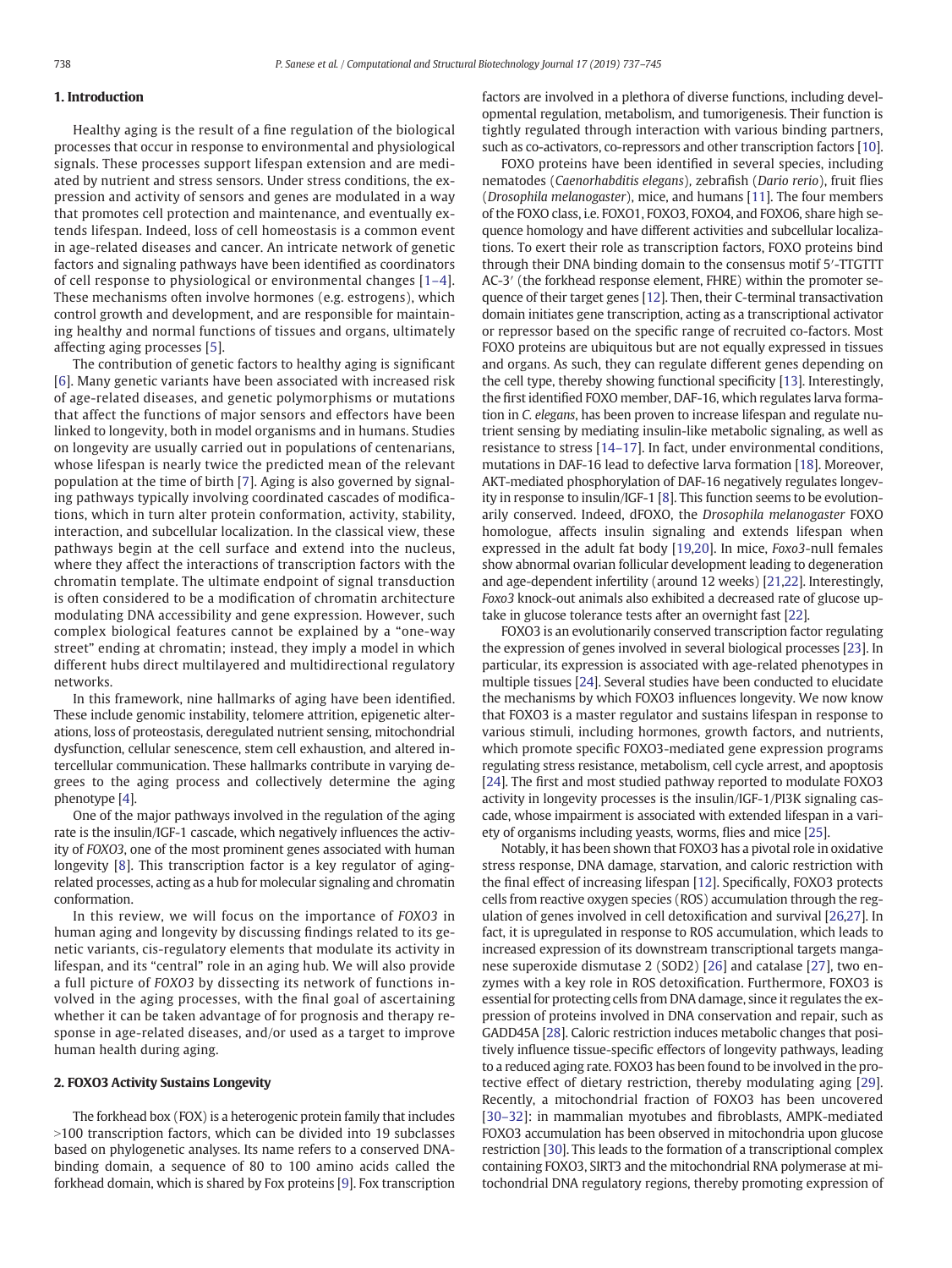the mitochondrial genome and a subsequent increase in oxygen consumption. The AMPK-FOXO3 axis is also required in the modulation of the balance between oxidative phosphorylation and glycolysis in response to metabolic stress [[30](#page-6-0),[33](#page-7-0)]. These observations suggest a role for FOXO3 in lifespan extension in an AMPK-dependent manner.

Based on its multiple functions, FOXO3 acts as a mediator of biological processes that promote lifespan and prevent aging-related diseases [\[29](#page-6-0)]. Alterations of these processes are involved in cardiovascular diseases, type 2 diabetes [\[12](#page-6-0),[34\]](#page-7-0), neurodegenerative diseases, and cancer [\[35](#page-7-0)–37]. Indeed, FOXO3 has a role in the regulation of genes involved in autophagy: in response to decreased glycolysis in colorectal and ovarian cancer cells, it first induces autophagy as an attempt to retain energy to survive, whereas it triggers autophagic cell death under persistent stress conditions [\[38](#page-7-0)–40]. FOXO3 was one of the first FOXO factors recognized as a tumor suppressor in human breast cancer since its absence correlated with poor patient survival [[41\]](#page-7-0). Moreover, low levels of FOXO3 protein expression have been associated with poor prognosis in several types of tumors, including ovarian cancer, hepatocellular carcinoma, gastric cancer, and lung adenocarcinoma [[42](#page-7-0)–47]. Its inhibition promotes cell transformation, tumor progression, and angiogenesis, while its overexpression inhibits breast tumor [\[41,48,49](#page-7-0)]. Furthermore, it has been shown that ERK- and AMPK-mediated phosphorylation of FOXO3 in response to metabolic stress leads to its cleavage and translocation into the mitochondria, where it binds to mitochondrial DNA and activates the expression of mitochondrial genes, thereby sustaining the active role of mitochondria in metabolically stressed cancer cells [\[33](#page-7-0)]. In old mice, decreased expression of Foxo3 negatively influences antiinflammatory responses and its knockout induces premature aging of the enteric nervous system [\[50\]](#page-7-0). Additionally, a role for FOXO3 has been suggested in patients with Duchenne muscular dystrophy [[51\]](#page-7-0), while increased FOXO3 phosphorylation was observed in chronic obstructive pulmonary disease patients with sarcopenia [\[52](#page-7-0)]. FOXO3 also regulates the fine balance of anti-aging biological processes in muscle, such as the maintenance of skeletal muscle stem cell pools [\[53\]](#page-7-0) and the regulation of protein turnover [\[54](#page-7-0)].

In addition to its role as a transcription factor and modulator of signaling pathways, several studies have shown that FOXO3 has specific variants that are related to aging. Human FOXO3 is located on the long arm of chromosome 6 (6q21) and comprises 4 exons and 3 introns, with the two coding exons - exon 2 and 3 – being particularly large (1.4 kb and 4.9 kb, respectively). A human FOXO3 pseudogene, called FOXO3B (later renamed ZNF286B) and comprising only FOXO3 exons 2–4, has been identified on chromosome 17 [[55\]](#page-7-0). Besides the detection of a new p53 binding site in intron 2, which positively regulates FOXO3 expression after DNA damage [\[56\]](#page-7-0), several genetic association studies have identified FOXO3 intron 2 as a large sequence of 101,625 bp encompassing various single-nucleotide variants (SNVs) involved in longevity, including rs2802292, rs2802288, rs13217795, rs2764264, and rs2253310. In particular, rs2802292 was found in a strong linkage disequilibrium (LD), which is a non-random association of alleles at two or more loci in a given population, with nine out of thirteen putative functional SNPs analyzed by Donlon and colleagues (rs768023, rs2253310, rs2802288, rs12202234, rs17069665, rs12212067, rs9398171, rs3800230, rs1935952), forming a longevity haplotype [\(Fig. 1](#page-3-0)a) that is more common in the Asian than in the Caucasian and African populations [[57\]](#page-7-0).

# 3. Lessons from FOXO3 SNPs

SNPs are a variation of the genetic material of a single nucleotide, such that the polymorphic allele is present in the population in a proportion higher than 1%. SNPs cover 90% of all human genetic variations and their density is approximately one SNP every 100–300 bp throughout the entire genome [[58\]](#page-7-0). They can occur within a coding or an intronic region of a gene, or in an intergenic region. SNPs that are not in a coding sequence may compromise splicing or the binding of transcription factors, and they are usually studied to characterize variants and their frequency associated with a disease or other phenotype.

The discovery of an association between a gene variant and a trait subsequently requires the identification of the specific variant that is responsible for the biologic change underlying the observed phenotype, since there could be other closely linked variants in strong LD. In recent years, the relationship between FOXO3 variants and human longevity has been explored. Numerous SNPs located in intronic regions of the gene have been shown to be associated with longevity with statistical significance in different human populations [\(Fig. 1](#page-3-0)a). Intriguingly, all these variants are in a haplotype block on chromosome 6, which has a high degree of LD [[57\]](#page-7-0). Indeed, a 100 kb region in FOXO3 intron 2 was found to be rich in longevity-associated SNPs. In general, SNPs can affect gene regulation through several mechanisms. For example, they can act as a splice-site variant, as a transcription enhancer element, by inducing an amino acid change, or by influencing chromatin structure [[59\]](#page-7-0).

A genetic variation within FOXO3 was first reported to be associated with human longevity in a study of an American cohort of Japanese ancestry with a mean age of 97.9 years [\[35](#page-7-0)]. The authors found that the rs2764264, rs13217795, and rs2802292 SNPs had a high LD and were associated with healthy aging. Long-lived men had homozygosity for the G-allele of FOXO3 rs2802292 and showed lower prevalence of cancer and cardiovascular diseases along with greater insulin sensitivity compared to younger controls. The association of these polymorphisms was validated in Southern Italian Centenarian males [[60\]](#page-7-0) and then confirmed in the German and French population, also in women [\[61](#page-7-0)]. In the Han Chinese population, rs2802292 and the novel rs2253310 and rs4946936 SNPs were found to be associated with longevity in both genders [\[62](#page-7-0)]. In a Danish cohort of oldest-old and middle-aged individuals, eight FOXO3 SNPs out of fifteen were found to be associated with longevity. Notably, four of them had not been previously reported (rs12206094, rs13220810, rs7762395, and rs9486902) [\[63](#page-7-0)]. Subsequent studies supported the relationship between FOXO3 and longevity and identified new variants involved, as is the case for rs1935949 and rs4946935 in a Caucasian cohort [[64\]](#page-7-0). A meta-analysis of eleven independent studies with cases and controls from different ethnic groups was carried out to verify the association of eight FOXO3 polymorphisms with longevity. This study confirmed the association for rs2802292, rs2764264, rs13217795,rs1935949, and rs2802288, and identified the effects of rs2802292 and rs2764264 as male-specific [\[65](#page-7-0)]. Another metaanalysis that included genome-wide association study (GWAS) data from the CHARGE consortium revealed that rs10457180 was in LD with rs2802292 and supported the existence of a statistically significant association with longevity [\[66\]](#page-7-0). Another meta-analysis of eight casecontrol studies showed that the rs2802288 A-allele and rs2802292 G-allele were beneficial to longevity in a subgroup of Southern Chinese individuals [\[67](#page-7-0)].

All these studies strongly corroborated the association between FOXO3 genetic variants and longevity; however, the underlying mechanisms remain to be elucidated. There is evidence showing that some FOXO3 SNP alleles may be protective against age-related diseases. For example, in Japanese women an association has been described between longevity-associated FOXO3 variants and lower blood pressure and essential hypertension [[68\]](#page-7-0); it was also found that FOXO3 rs2153960 G-allele is associated with lower circulating IGF-1 levels, which are protective against insulin resistance-related diseases and mortality [\[69](#page-7-0)].

The first study on FOXO3 genetic variants implicated in longevity revealed that homozygosity for the rs2802292 G-allele is associated with a lower prevalence of coronary artery disease and cancer [[35\]](#page-7-0). Subsequent studies confirmed the importance of this variant in longevity and age-related diseases. In a population of oldest-old Danes, minor alleles of FOXO3 variants, including the rs2802292 G-allele, were reported to be associated with higher activity of daily living and fewer bone fractures [\[37](#page-7-0)]. rs2802292, together with rs10457180, was also associated with cardiovascular disease incidence in a recent study on older Swedes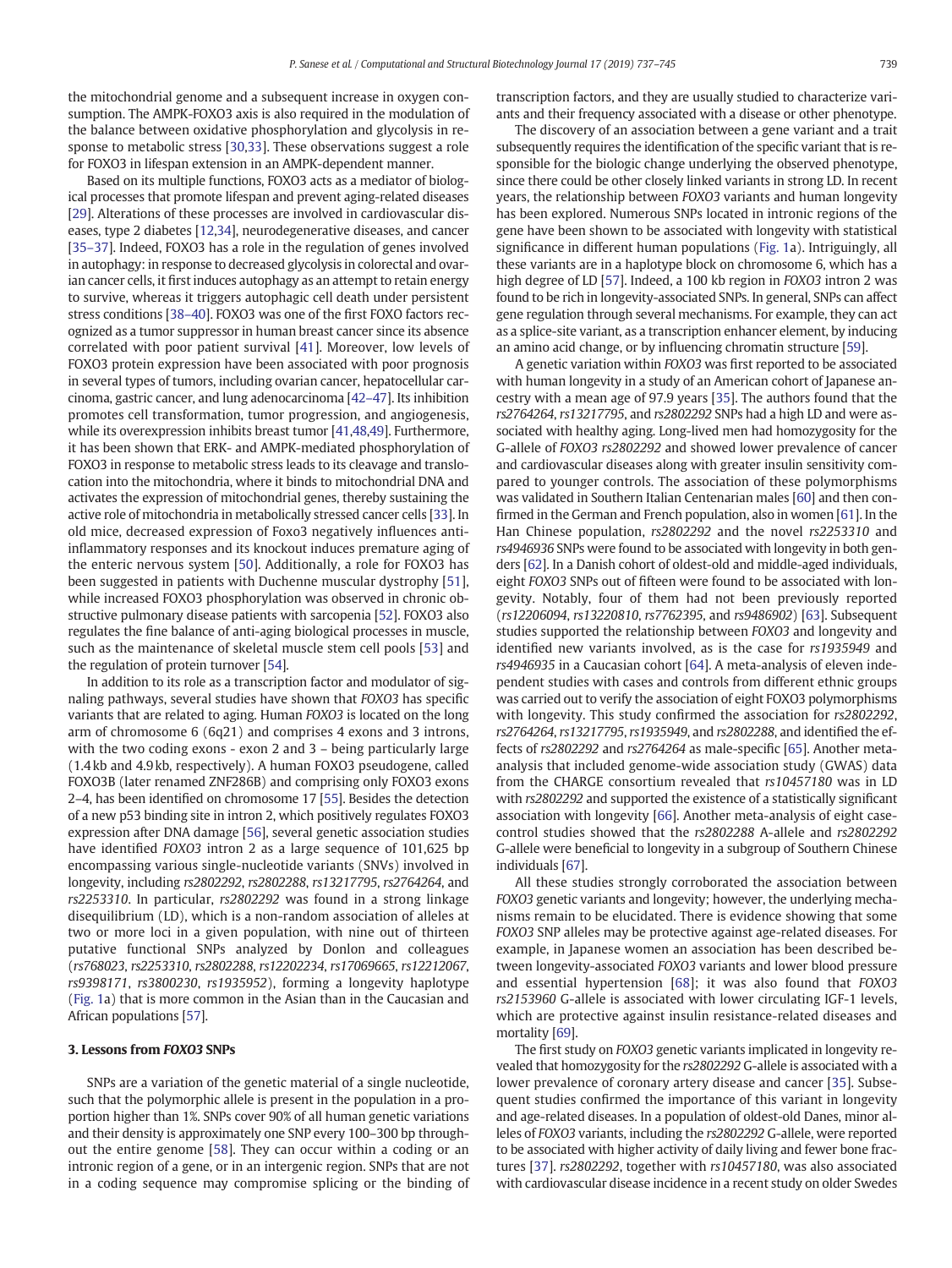<span id="page-3-0"></span>

Fig. 1. Genomic region encompassing FOXO3 longevity SNPs (a) FOXO3 Ref Seq canonical transcript is mapped on the genomic region of chromosome 6 (UCSC Genome Browser, GRCh38). Single-nucleotide polymorphisms (SNPs) associated with longevity are mapped according to the genomic coordinates of the human reference genome and are marked with filled blue triangles. The rs2802292 SNP is highlighted and marked with a filled blue-sky triangle. Linkage disequilibrium (LD) correlation between rs2802292 and other SNPs is indicated by filled circles: green circles, LD between rs2802292, rs2802288, rs768023, rs2253310, rs2802288, rs12202234, rs17069665, rs12212067, rs9398171, rs3800230 and rs1935952; yellow circles, LD between rs2802292, rs2764264, and rs13217795; pink circles, LD between rs2802292 and rs10457180. (b) chr6:108,587,295-108,587,340. rs2802292 genomic location is marked with a vertical red arrow, and a blue-sky circle indicates the G/T alternative alleles. Transcription factor response elements (for ESR1, SP1, HSF1, and GATA1), previously identified by in silico analysis [[91](#page-8-0)], are shown as filled orange rectangles. The rs2802292 G-allele creates a unique binding site for HSF1, while the T-allele fails to do so. The start and the end nucleotide positions for each transcription factor response element are indicated according to the genomic coordinates of the UCSC Genome Browser (GRCh38).

[[36\]](#page-7-0). A cohort study of older American men confirmed the association between FOXO3 variants and cause-specific mortality for major causes of death, including coronary heart disease, cancer, and stroke; specifically, the FOXO3 rs2802292 G-allele was associated with a 10% reduction in all-cause mortality. In older Japanese, White and Black American men, it was found that the longevity-associated rs2802292 G-allele was a protective factor for coronary artery disease mortality [\[70](#page-7-0)].

Despite the correlation detected between FOXO3 SNPs and agerelated diseases, the molecular mechanisms by which the protective alleles reduce mortality and promote human longevity are not fully understood. Two intronic FOXO3 SNPs have been associated with increased FOXO3 expression and greater transactivation activity [[55\]](#page-7-0). In a recent study on patients with hamartomatous polyposis syndromes (HPS), an inverse correlation between the rs2802292 G-allele and cancer risk has been described. These syndromes are characterized by mutations in STK11 (Peutz-Jeghers syndrome, PJS) or PTEN (PTEN hamartoma tumor syndrome, PHTS) [\[71\]](#page-7-0), which encode for FOXO3 upstream regulators [[29\]](#page-6-0). Indeed, longevity-associated SNPs that do not act as protein-coding variants may reside in regulatory regions responsible for the activation of gene expression [\[72](#page-7-0)]. For example, it was recently shown that the intronic rs2802292 G-allele is associated with increased FOXO3 basal expression [\[71,73](#page-7-0)] and that homozygosity for the G-allele correlates with lower frequency of age-related diseases in centenarians [\[35](#page-7-0)]. These data suggest that FOXO3 intron 2, and in particular the rs2802292 SNP, may act as a regulatory region. Confirmation of this hypothesis may be important to unveil the functional role of this polymorphism and could deepen our understanding of FOXO3 role in human longevity and healthy aging.

rs2802292 is located at genomic position 108,587,315 of chromosome 6 (human reference genome GRCh38), and the global population frequency of the alternative alleles G and T is 0.53 and 0.47, respectively (1000 Genome Project Phase III). The frequency of the rs2802292 G-allele varies among the different 1000 Genome Project super populations, i.e. Africans (G-allele frequency: 0.83), Americans (0.39), Europeans (0.43), East Asians (0.31), and South Asians (0.56), thus it represents the minor allele in Western populations (Americans, Europeans).

#### 4. Active Chromatin Hub: rs2802292 Plays Enhancer Functions

Chromatin organization and spatial conformation are known to have a key role in the regulation of gene expression programs [74–[76](#page-7-0)]. Gene transcription is regulated by cis-regulatory elements, which are sequences located in regions of non-coding DNA both in close proximity and in loci distal from the coding region, often tens or hundreds of kilobases away and with unrelated genes in between. All cisregulatory elements (promoters, enhancers, insulators, etc.) operate as three-dimensional structures, which come into contact by means of specific spatial conformations via chromatin looping [[77](#page-7-0)–79]. This was first documented thanks to the development of a new technique called chromosome conformation capture (3C) [[80](#page-7-0)], by which mouse betaglobin genes have been demonstrated to spatially interact with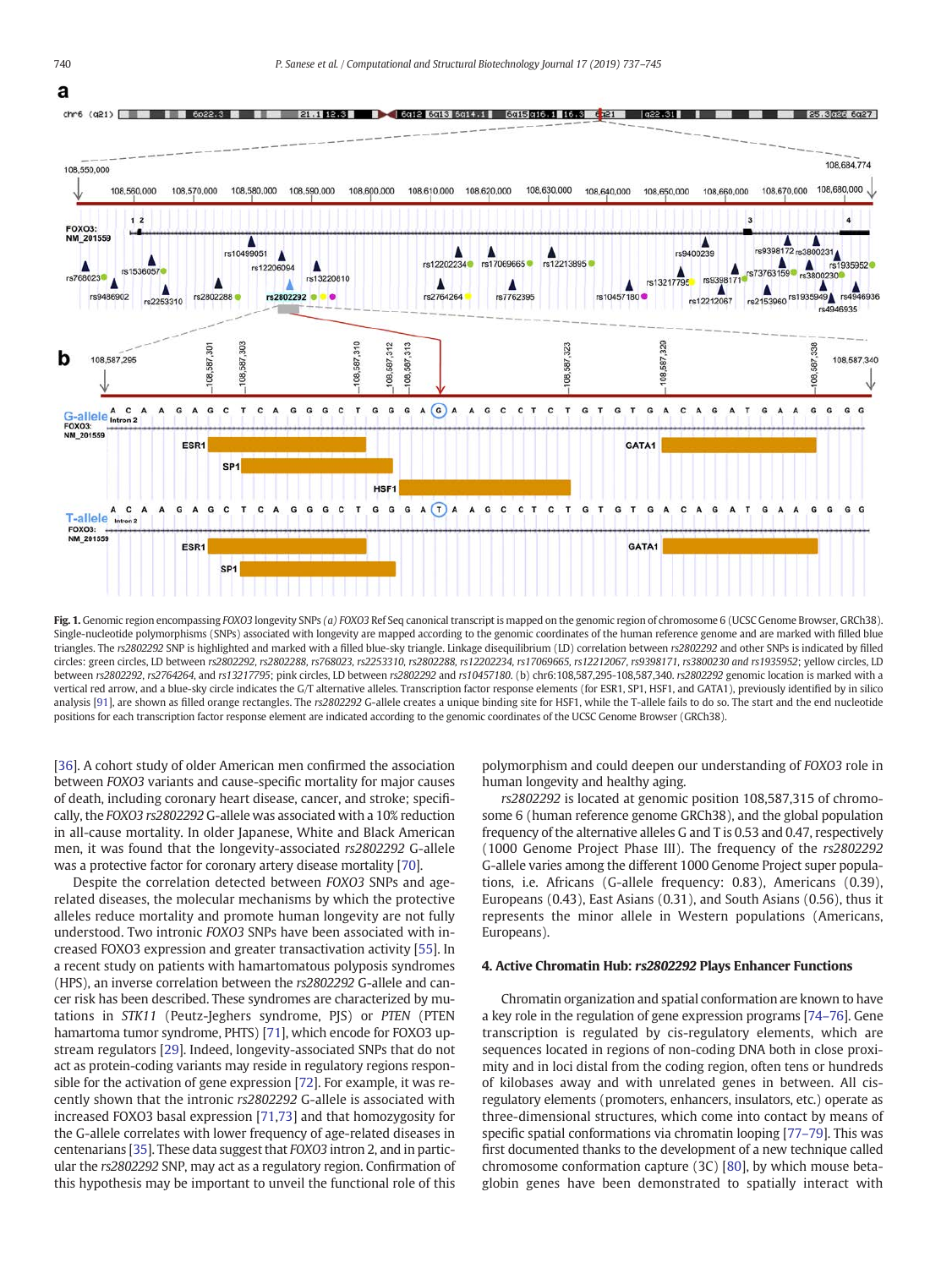promoters and upstream regulatory elements through the formation of an active chromatin hub (ACH) [[81](#page-7-0),[82](#page-7-0)]. The transcriptional outcome of an ACH is strongly influenced by the spatial interaction of cis-regulatory elements. Additional cis-regulatory elements at the edge of these domains (i.e. insulators) may stabilize the interactions in the ACH and maintain the required expression levels [\[83\]](#page-7-0). Thus, chromosomes are organized in chromatin globules through the interaction of specific regions, called topologically associated domains (TADs) [\[84](#page-7-0)], which are evolutionarily conserved [\[85](#page-8-0)] and cell type-specific [\[86\]](#page-8-0). This suggests that these TADs have functional implications, such as the regulation of the expression of genes included in each domain, and that they are required to establish lineagespecific expression programs defining cellular identity [[87\]](#page-8-0). CTCF was among the first proteins reported to mediate chromatin looping between its binding sites [\[88\]](#page-8-0).

Many non-coding genetic variants, including SNPs, within riskassociated loci alter gene expression in a disease- and tissue-specific manner by modulating the activity of cis-regulatory elements, especially enhancers, through mechanisms involving transcription factor binding. For example, breast cancer risk-associated SNPs modulate chromatin affinity for FOXA1 and alter TOX3 expression [\[89](#page-8-0)]. Moreover, genetic variants can alter chromatin loop formation by bridging enhancers and promoters, as is the case for the SNP located in the OCA2 gene enhancer, which promotes chromatin looping and is associated with darker pigmentation in melanocytes [[90\]](#page-8-0).

Recently, it was shown that the 90 bp sequence around the FOXO3 intronic SNP rs2802292 has enhancer functions and that different types of cellular stresses induce the recruitment of HSF1, which promotes FOXO3 expression [\[91\]](#page-8-0). HSF1 is an evolutionarily highly conserved transcription factor that plays a role in stress-induced transcription. Besides its main activity in regulating the expression of chaperone heat shock proteins that protect cells from cellular insults, HSF1 is involved in different physiological processes, including development, metabolism, and aging, and controls various loci participating in stress response [[92\]](#page-8-0). Prolonged lifespan has been described as being dependent on both HSF1 and FOXO, which are both negatively regulated by insulin/IGF-1 signaling.

The above-mentioned study revealed that a unique heat shock element (HSE) DNA binding site for HSF1 is created by the presence of a G at FOXO3 intronic SNP rs2802292 ([Fig. 1](#page-3-0)b). HSF1 binds as a homotrimer to its cognate HSE regulatory site, composed of a minimum of two inverted repeats of the 5-bp consensus sequence 5′-nGAAn-3′. The loop domain of HSF1 dictates DNA-binding specificity and response to heat stress [\[93](#page-8-0)]. Consistently, an extended analysis of the sequence around the rs2802292 SNP revealed an organization corresponding to a stepped (STP) type HSE [[94](#page-8-0)]. After the first nGAAn sequence, there is a potential third pentameric unit, nTTCn, that should further stabilize HSF1 binding. Alternatively, the third pentameric unit for HSF1 binding could be the HSE found in the 5′UTR [\[91\]](#page-8-0). Of note, it has been previously shown by M. Fernandes and colleagues that a  $G > T$  change in the second position of the HSE pentameric unit (nGAAn) reduces HSF1 binding to DNA by  $>16$ -fold [\[95\]](#page-8-0). This is the case of the T/G-allele at the rs2802292 locus, where the G-allele is recognized and bound by HSF1, while the T-allele fails to do so. This work revealed that this SNPencompassing region has enhancer properties and its activation triggers FOXO3 upregulation. At the molecular level, HSF1 mediates the occurrence of a promoter-enhancer interaction at FOXO3 locus involving the 5′UTR and the rs2802292 region by chromatin looping ([Fig. 2](#page-5-0)). These data suggest the existence of an HSF1-FOXO3 axis in human cells that could be involved in stress response pathways functionally regulating lifespan and disease susceptibility. Under nutrient, genotoxic, and oxidative stress, homozygosity for the rs2802292 G-allele increases FOXO3 expression through HSF1 and activates its antioxidant, metabolic, and DNA repair transcriptional programs both in the nucleus and in the mitochondria, leading to increased tolerance to stress [[91\]](#page-8-0) [\(Fig. 2\)](#page-5-0).

These findings revealed the link between FOXO3 SNPs and cisregulatory elements, and are in accordance with a recent work showing that 13 SNPs significantly modify the binding of 18 transcription factors involved in growth, differentiation, stem cell maintenance, energy sensing, and muscle homeostasis. These variants were found to be physically linked to elements located in FOXO3 introns 2 and 3 via RNA polymerase II binding sites and to be clustered together, thus forming a cisregulatory unit that acts as a longevity haplotype on chromosome 6 [\[57](#page-7-0)]. In addition, other work suggested that the A-allele of rs4946935 creates a binding site for the transcription factor SRF [\[55](#page-7-0)].

Uncovering the mechanistic processes underlying the role of the intronic rs2802292 G-allele is expected to increase our understanding of the molecular mechanisms involved in healthy aging and reduced susceptibility to age-related diseases.

## 5. A FOXO3 Aging Network Hub

Several studies suggest that chromatin looping forms functional units comprising thousands of base pairs and that an association exists between the tridimensional chromatin organization of a genomic locus and the activity of the genes located in that region. As an example, Hox genes encode proteins that are extremely important for embryonic development and are located in four specific genomic clusters modulating their activity by forming chromatin loops and therefore dynamically moving closer or farther away seven distant regulatory elements. This loop organization modulates the position and thereby guides the expression of genes that have a central role in this chromatin hub [\[96](#page-8-0)]. Another study showed that in erythroid cells TAL1 locus forms a loop hub that facilitates communication between genes and their cisregulatory elements [[97](#page-8-0)].

Human aging genes tend to be organized in network hubs together with clusters of development genes, suggesting that human aging influences developmental processes [\[98\]](#page-8-0). Moreover, it was found that human disease genes are located close to aging genes and that aging genes are strongly associated with essential genes. Thus, it seems that aging networks are in constant communication with diverse functional pathways [[99\]](#page-8-0).

Donlon et al. carried out an analysis in order to search for chromatin contact points in FOXO3 near neighborhood revealing that its promoter is physically connected by chromatin looping to 46 genes which have roles in various cell resilience processes, such as nutrient sensing, cellular stress and damage response, cell cycle, and autophagy [\[57](#page-7-0)]. In the proposed model, the pro-longevity haplotype influences the aggregation of transcription factors with the FOXO3 promoter, and this event promotes FOXO3 migration toward the transcriptional apparatus and neighboring genes. Together, these elements form a larger functional unit of 7,268,123 bp on chromosome 6, with FOXO3 being in the center of this extended region. Moreover, the authors found that FOXO3 migration toward its neighboring genes is greater and its expression is higher in the presence of the G-allele of SNP rs2802292 compared to TT genotype cell lines. As there were no substantial differences in the expression of neighboring genes, they speculated that the longevity SNPs would promote the activation of FOXO3 expression, thereby indirectly influencing the tissue-specific expression of other genes. These findings suggest that FOXO3 interactome within a highly conserved region on chromosome 6 acts as an aging chromatin hub and comes into direct contact with cis-regulatory elements and possibly other genes related to aging.

# 6. May FOXO3 Be Involved in Estrogen Impact on Women Health Span?

Females live longer than males in many mammalian species, including humans, suggesting that there are conserved differences attributed to specific biological characteristics of both genders. The rate of  $H_2O_2$ production is crucial in determining lifespan [\[100](#page-8-0)], and mitochondria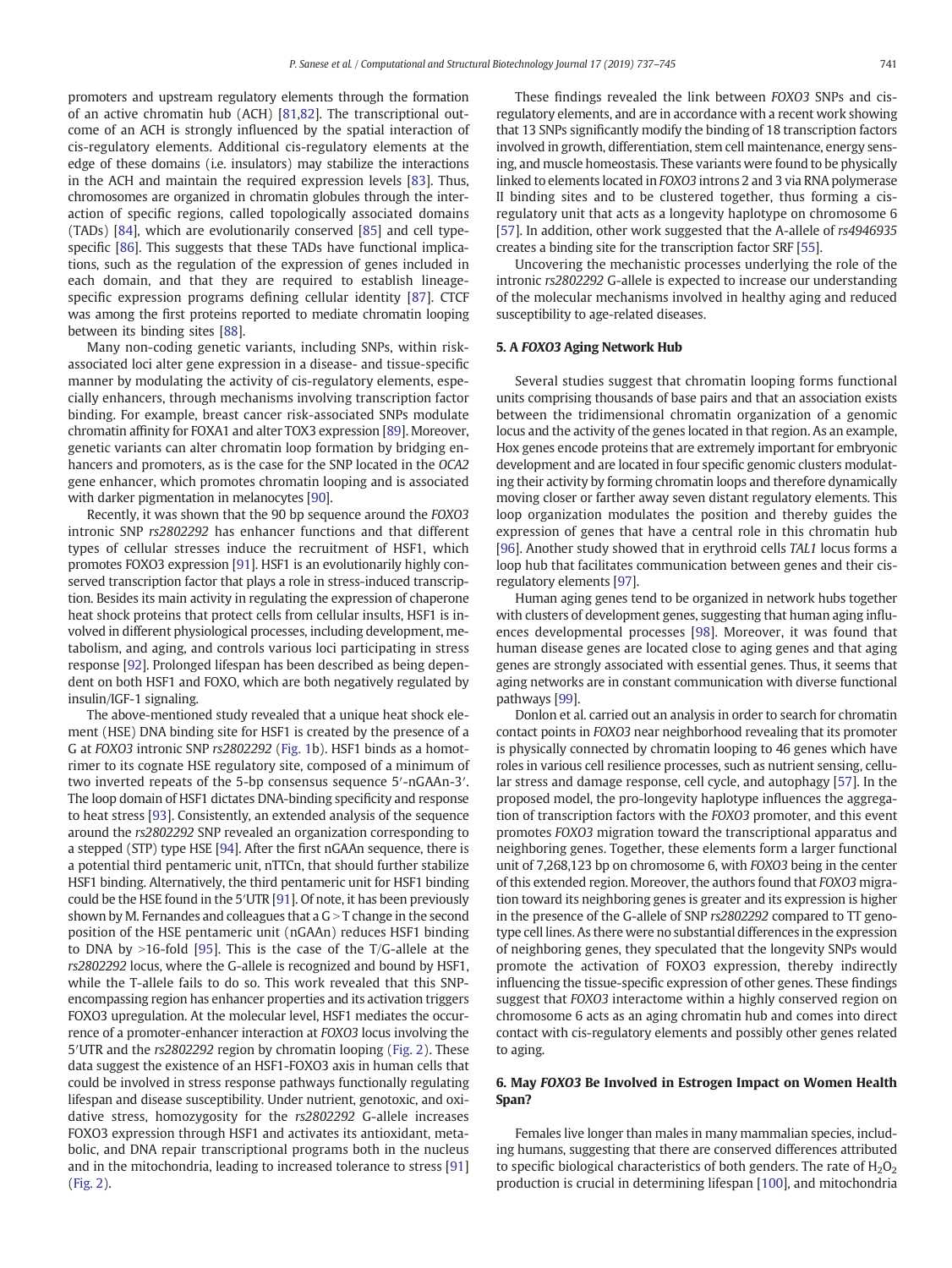<span id="page-5-0"></span>

Fig. 2. Enhancer role of the region encompassing rs2802292 in response to stress stimuli. The rs2802292 locus has enhancer functions. FOXO3 effect on lifespan extension may be dependent on the accessibility of this region to transcription factors that positively regulate FOXO3 transcription. The presence of the G-allele creates a HSF1 binding site, which induces promoterenhancer interaction by chromatin looping, thereby fostering FOXO3 expression and the activity of the aging hub. In female individuals, the association with longevity may be dependent on estrogen-mediated ER activity in this region. Green and red flags on chromatin (nucleosomes and DNA filament) indicate active and inactive epigenetic marks, respectively, which regulate the accessibility of regulatory and binding elements to transcription factors. HSF1: heat shock factor 1; ER: estrogen receptor; E2: estradiol; HSE: heat shock element; ERE: estrogen responsive element; 5'UTR: five prime untranslated region. (For interpretation of the references to colour in this figure legend, the reader is referred to the web version of this article.)

from females have been found to generate approximately half the amount of  $H_2O_2$  detected in males [[101](#page-8-0)]. This is due to estrogens, which bind to estrogen receptors (ER) and work by activating MAPK and NF-κB signaling pathways [\[102,103\]](#page-8-0) and by increasing the expression of longevity-associated genes, including those encoding for the antioxidant enzymes SOD2 and glutathione peroxidase (GPx) [[104](#page-8-0)].

Based on an in silico analysis, the sequence encompassing the FOXO3 SNP rs2802292 comprises transcription factor response elements for SP1, GATA1 and ER (ESR1) [\(Fig. 1](#page-3-0)b) [\[91](#page-8-0)]. Among these, the transcription factor ER is of particular interest, since previous studies have shown its functional connection with FOXO3: in breast cancer cells, ER is involved in the control of tumor aggressiveness through modulation of FOXO3 activity [\[105\]](#page-8-0), while FOXO3 mRNA and protein were found to be upregulated by estradiol [\[106\]](#page-8-0); in prostate epithelial cells, a direct relationship between ERβ and FOXO3 expression has been described, resulting in cell differentiation and maintenance of cells in a quiescent state [\[107\]](#page-8-0). Thus, the predicted estrogen-responsive element (ERE) site around rs2802292 suggests a role for ER in FOXO3 transcriptional regulation and may explain how this SNP influences FOXO3 expression and activity in tissues that are under estrogen control.

Several meta-analyses conducted on FOXO3 intron 2 SNPs that are associated with longevity and age-related diseases revealed that this association is stronger in males [\[35,60,63,72\]](#page-7-0). In particular, analyses conducted on HPS patients, which are at higher risk for cancer during lifetime, revealed a protective effect of rs2802292 G-allele on males and females both in PHTS and in PJS. However, according to a subgroup analysis carried out for each syndrome, the beneficial effect of the G-allele on cancer risk occurs mainly in HPS males. In particular, the proportion of PJS and PHTS males with cancer carrying an rs2802292 TT genotype was three times and seven times higher, respectively, than in PJS and PHTS males having at least one G-allele, while lower association effects were observed in female subjects [[71\]](#page-7-0). The stronger association detected in male was hypothesized to be due to the fact that in men the protective effect is mostly dependent on the rs2802292 G-allele which, under stress conditions, promotes HSF1 recruitment to this region and higher FOXO3 expression [\[91\]](#page-8-0), while in women it may be mainly due to estrogen-mediated ER activity on FOXO3 regulatory region, thus being less dependent on the presence of the rs2802292 G-allele (Fig. 2).

In vivo studies revealed that Foxo3 is a guardian of the ovarian follicle pool, as Foxo3-null mice survive but exhibit premature ovarian failure due to global follicular activation that leads to depletion of functional ovarian follicles and oocyte death, which in women is accompanied by premature aging and infertility [\[22\]](#page-6-0). Furthermore, transgenic female mice overexpressing constitutively active Foxo3 showed increased fertility and ovaries with a younger-looking profile, which suggests that Foxo3 negatively regulates oocyte growth and follicular development, and promotes the maintenance of ovarian reserves [\[108,109\]](#page-8-0).

Thus, considering that FOXO3 plays a major role in the aging hub uncovered on chromosome 6 [[57](#page-7-0)] and in regulating functional ovarian follicles [\[22,](#page-6-0)[108,109\]](#page-8-0), together with the fact that progesterone and estradiol negatively regulate primordial follicle activation [[110](#page-8-0)], it might be speculated that the regulation of FOXO3 function in follicle activation involves ER activity on FOXO3 intronic regulatory regions, as previously proposed (Fig. 2).

Based on the described evidence, one of the mechanisms by which FOXO3 affects aging in female individuals may depend on the decreased levels of estrogens in menopause, which would affect ER-mediated FOXO3 expression thereby contributing to premature aging and infertility. This putative in vivo mechanism is consistent with the aging hub model proposed by Donlon and colleagues, where the FOXO3 region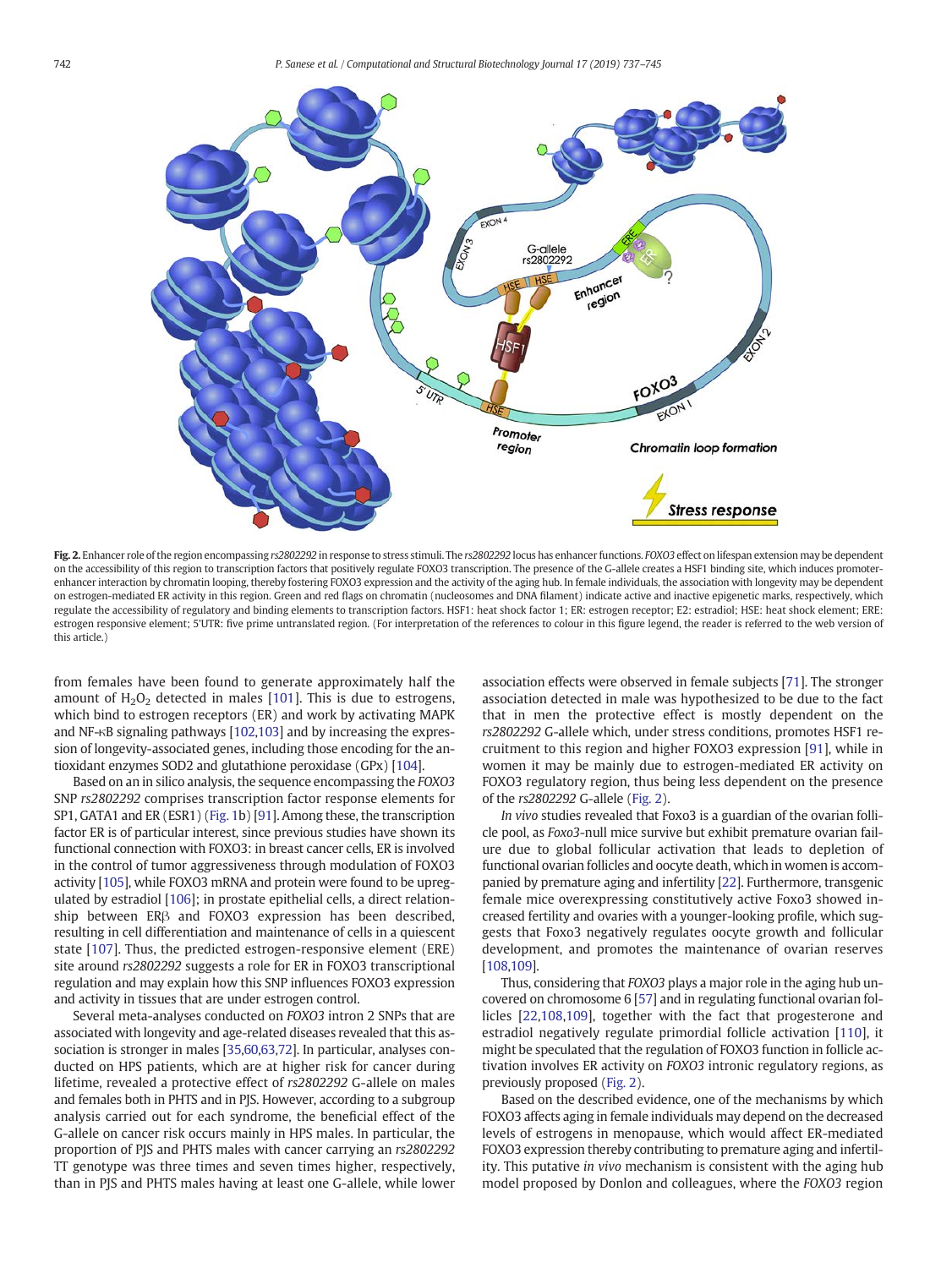<span id="page-6-0"></span>encompassing the rs2802292 SNP influences chromatin conformation and the activation of neighboring genes [\[57\]](#page-7-0).

#### 7. Summary and Outlook

Studies on the association between longevity and polymorphisms have significant clinical importance. Indeed, FOXO3 genetic variants have been associated with decreased risk of age-related diseases and longevity. Specifically, FOXO3 rs2802292 G-allele has been shown to have protective effects on several age-related diseases, as it has been associated with lower prevalence of coronary artery disease and cancer, fewer bone fractures, lower cardiovascular disease incidence, and better self-rated health, which strongly predicts mortality [[35](#page-7-0)–37[,70](#page-7-0)]. In this light, the rs2802292 SNP might potentially help predict the risk for oxidative stress- and nutrient-related diseases and cancer, with the presence of a G-allele playing a positive role in limiting these diseases and TT carriers possibly having a higher risk.

On the other hand, the identification of compounds and molecules modulating FOXO3 activity and expression might help improve the effects of conventional therapies for age-related diseases. A healthy aging phenotype has been described in association with energyrestricted diets [111–[113\]](#page-8-0) and dietary supplement usage [[114](#page-8-0)]. In this context, the identification of new molecules able to target FOXO3 activity may help develop novel therapeutic approaches for disorders related to cellular metabolism and stress response. Besides curcumin, green tea and other compounds showing beneficial effects on FOXO3 activity [\[115,116](#page-8-0)], the anti-diabetic drug metformin and the polyphenol plant chemical resveratrol have been identified as calorie restriction mimetics that trigger FOXO3 expression by activating AMPK. Their ability to mimic calorie restriction might allow to extend lifespan and reduce the risk of age-related chronic pathologies. Notably, it has been found that metformin induces FOXO3 phosphorylation on serine 30 via AMPK activation and affects its nuclear vs. mitochondrial localization and transcriptional activity, thereby sustaining healthy metabolism and potentially benefiting longevity [30,[33\]](#page-7-0).

Taken together, the findings outlined in this review support the hypothesis that FOXO3 is the master regulator of an aging hub. Moreover, they stress the importance of further investigating the FOXO3 SNP rs2802292 since it might help identify responders vs non-responders to conventional therapies, calorie restriction and/or dietary supplements, as well as predict the outcome of personalized approaches for age-related diseases. Lastly, the mechanistic explanation proposed for FOXO3 cellular function may foster new directions for future research, since it shows that understanding how SNPs modulate biological processes can shed light on gene function and associated phenotypes.

## Funding

This study was partially supported by a "GIOVANI RICERCATORI GRANT 2011-2012" GR-2011-02351968 from the Italian MOH (to C.S.) and an "Investigator Grant 2014" from the Italian Association for Cancer Research (AIRC) (grant number: IG 15696) (to C.S.).

## Author Contribution

Writing-review & editing, P.S., G.F., V.D., V.G.; supervision, C.S.

# Declarations of Competing Interest

No potential conflicts of interest were disclosed.

# Acknowledgements

We thank Dr. Francesco Paolo Jori for his helpful discussion during the preparation of the manuscript and editorial assistance.

#### References

- [1] Blagosklonny MV. Aging is not programmed: genetic pseudo-program is a shadow of developmental growth. Cell Cycle 2013;12:3736–42. [https://doi.org/10.4161/cc.](https://doi.org/10.4161/cc.27188) [27188](https://doi.org/10.4161/cc.27188).
- [2] Blagosklonny MV. Rapamycin extends life- and health span because it slows aging. Aging 2013;5:592–8. <https://doi.org/10.18632/aging.100591>.
- [3] Kenyon CJ. The genetics of ageing. Nature 2010;464:504–12. [https://doi.org/10.](https://doi.org/10.1038/nature08980) [1038/nature08980.](https://doi.org/10.1038/nature08980)
- [4] López-Otín C, Blasco MA, Partridge L, Serrano M, Kroemer G. The hallmarks of aging. Cell 2013;153:1194–217. [https://doi.org/10.1016/j.cell.2013.05.039.](https://doi.org/10.1016/j.cell.2013.05.039)
- [5] Horstman AM, Dillon EL, Urban RJ, Sheffield-Moore M. The role of androgens and Estrogens on healthy aging and longevity. J Gerontol A Biol Sci Med Sci 2012;67: 1140–52. [https://doi.org/10.1093/gerona/gls068.](https://doi.org/10.1093/gerona/gls068)
- [6] Brooks-Wilson AR. Genetics of healthy aging and longevity. Hum Genet 2013;132: 1323–38. [https://doi.org/10.1007/s00439-013-1342-z.](https://doi.org/10.1007/s00439-013-1342-z)
- [7] [Rodríguez-Rodero S, Fernández-Morera JL, Menéndez-Torre E, Calvanese V,](http://refhub.elsevier.com/S2001-0370(19)30101-1/rf0035) [Fernández AF, Fraga MF. Aging genetics and aging. Aging Dis 2011;2:186](http://refhub.elsevier.com/S2001-0370(19)30101-1/rf0035)–95.
- [8] Brunet A, Bonni A, Zigmond MJ, Lin MZ, Juo P, Hu LS, et al. Akt promotes cell survival by phosphorylating and inhibiting a Forkhead transcription factor. Cell 1999;96:857–68. [https://doi.org/10.1016/S0092-8674\(00\)80595-4](https://doi.org/10.1016/S0092-8674(00)80595-4).
- [9] Weigel D, Jäckle H. The fork head domain: a novel DNA binding motif of eukaryotic transcription factors? Cell 1990;63:455–6. [https://doi.org/10.1016/0092-8674\(90\)](https://doi.org/10.1016/0092-8674(90)90439-L) [90439-L.](https://doi.org/10.1016/0092-8674(90)90439-L)
- [10] Carlsson P, Mahlapuu M. Forkhead transcription factors: key players in development and metabolism. Dev Biol 2002;250:1–23. [https://doi.org/10.1006/dbio.](https://doi.org/10.1006/dbio.2002.0780) [2002.0780.](https://doi.org/10.1006/dbio.2002.0780)
- [11] Arden KC. FOXO animal models reveal a variety of diverse roles for FOXO transcription factors. Oncogene 2008;27:2345–50. [https://doi.org/10.1038/onc.2008.27.](https://doi.org/10.1038/onc.2008.27)
- [12] van der Horst A, Burgering BMT. Stressing the role of FoxO proteins in lifespan and disease. Nat Rev Mol Cell Biol 2007;8:440–50. <https://doi.org/10.1038/nrm2190>.
- [13] Fu Z, Tindall DJ. FOXOs, cancer and regulation of apoptosis. Oncogene 2008;27: 2312–9. [https://doi.org/10.1038/onc.2008.24.](https://doi.org/10.1038/onc.2008.24)
- [14] Kenyon C, Chang J, Gensch E, Rudner A, Tabtiang R. A C. elegans mutant that lives twice as long as wild type. Nature 1993;366:461–4. [https://doi.org/10.1038/](https://doi.org/10.1038/366461a0) [366461a0.](https://doi.org/10.1038/366461a0)
- [15] [Murakami S, Johnson TE. A genetic pathway conferring life extension and resis](http://refhub.elsevier.com/S2001-0370(19)30101-1/rf0075)[tance to Uv stress in Caenorhabditis Elegans. Genetics 1996;143:1207](http://refhub.elsevier.com/S2001-0370(19)30101-1/rf0075)–18.
- [16] Lin K, Dorman JB, Rodan A, Kenyon C. Daf-16: an HNF-3/forkhead family member that can function to double the life-span of Caenorhabditis elegans. Science 1997; 278:1319–22. <https://doi.org/10.1126/science.278.5341.1319>.
- [17] Ogg S, Paradis S, Gottlieb S, Patterson GI, Lee L, Tissenbaum HA, et al. The fork head transcription factor DAF-16 transduces insulin-like metabolic and longevity signals in C. elegans. Nature 1997;389:994–9. [https://doi.org/10.1038/40194.](https://doi.org/10.1038/40194)
- [18] Albert PS, Brown SJ, Riddle DL. Sensory control of dauer larva formation in Caenorhabditis elegans. J Comp Neurol 1981;198:435–51. [https://doi.org/10.](https://doi.org/10.1002/cne.901980305) [1002/cne.901980305.](https://doi.org/10.1002/cne.901980305)
- [19] Hwangbo DS, Gersham B, Tu M-P, Palmer M, Tatar M. Drosophila dFOXO controls lifespan and regulates insulin signalling in brain and fat body. Nature 2004;429: 562. [https://doi.org/10.1038/nature02549.](https://doi.org/10.1038/nature02549)
- [20] Giannakou ME, Goss M, Jünger MA, Hafen E, Leevers SJ, Partridge L. Long-lived Drosophila with overexpressed dFOXO in adult fat body. Science 2004;305:361. <https://doi.org/10.1126/science.1098219>.
- [21] Hosaka T, Biggs WH, Tieu D, Boyer AD, Varki NM, Cavenee WK, et al. Disruption of forkhead transcription factor (FOXO) family members in mice reveals their functional diversification. Proc Natl Acad Sci U S A 2004;101:2975–80. [https://doi.org/](https://doi.org/10.1073/pnas.0400093101) [10.1073/pnas.0400093101.](https://doi.org/10.1073/pnas.0400093101)
- [22] Castrillon DH, Miao L, Kollipara R, Horner JW, DePinho RA. Suppression of ovarian follicle activation in mice by the transcription factor Foxo3a. Science 2003;301: 215–8. <https://doi.org/10.1126/science.1086336>.
- [23] Calnan DR, Brunet A. The FoxO code. Oncogene 2008;27:2276–88. [https://doi.org/](https://doi.org/10.1038/onc.2008.21) [10.1038/onc.2008.21.](https://doi.org/10.1038/onc.2008.21)
- [24] Stefanetti RJ, Voisin S, Russell A, Lamon S. Recent advances in understanding the role of FOXO3. F1000Res 2018;7. [https://doi.org/10.12688/f1000research.15258.1.](https://doi.org/10.12688/f1000research.15258.1)
- [25] Katic M, Kahn CR. The role of insulin and IGF-1 signaling in longevity. Cell Mol Life Sci CMLS 2005;62:320–43. <https://doi.org/10.1007/s00018-004-4297-y>.
- [26] Kops GJPL, Dansen TB, Polderman PE, Saarloos I, Wirtz KWA, Coffer PJ, et al. Forkhead transcription factor FOXO3a protects quiescent cells from oxidative stress. Nature 2002;419:316–21. [https://doi.org/10.1038/nature01036.](https://doi.org/10.1038/nature01036)
- [27] Nemoto S, Finkel T. Redox regulation of forkhead proteins through a p66shcdependent signaling pathway. Science 2002;295:2450–2. [https://doi.org/10.1126/](https://doi.org/10.1126/science.1069004) [science.1069004.](https://doi.org/10.1126/science.1069004)
- [28] Tran H, Brunet A, Grenier JM, Datta SR, Fornace AJ, DiStefano PS, et al. DNA repair pathway stimulated by the forkhead transcription factor FOXO3a through the Gadd45 protein. Science 2002;296:530–4. [https://doi.org/10.1126/science.](https://doi.org/10.1126/science.1068712) [1068712.](https://doi.org/10.1126/science.1068712)
- [29] Chiacchiera F, Simone C. The AMPK-FoxO3A axis as a target for cancer treatment. Cell Cycle 2010;9:1091–6. <https://doi.org/10.4161/cc.9.6.11035>.
- [30] Peserico A, Chiacchiera F, Grossi V, Matrone A, Latorre D, Simonatto M, et al. A novel AMPK-dependent FoxO3A-SIRT3 intramitochondrial complex sensing glucose levels. Cell Mol Life Sci CMLS 2013;70:2015–29. [https://doi.org/10.1007/](https://doi.org/10.1007/s00018-012-1244-6) [s00018-012-1244-6.](https://doi.org/10.1007/s00018-012-1244-6)
- [31] Jacobs KM, Pennington JD, Bisht KS, Aykin-Burns N, Kim H-S, Mishra M, et al. SIRT3 interacts with the daf-16 homolog FOXO3a in the mitochondria, as well as increases FOXO3a dependent gene expression. Int J Biol Sci 2008;4:291–9. [https://](https://doi.org/10.7150/ijbs.4.291) [doi.org/10.7150/ijbs.4.291](https://doi.org/10.7150/ijbs.4.291).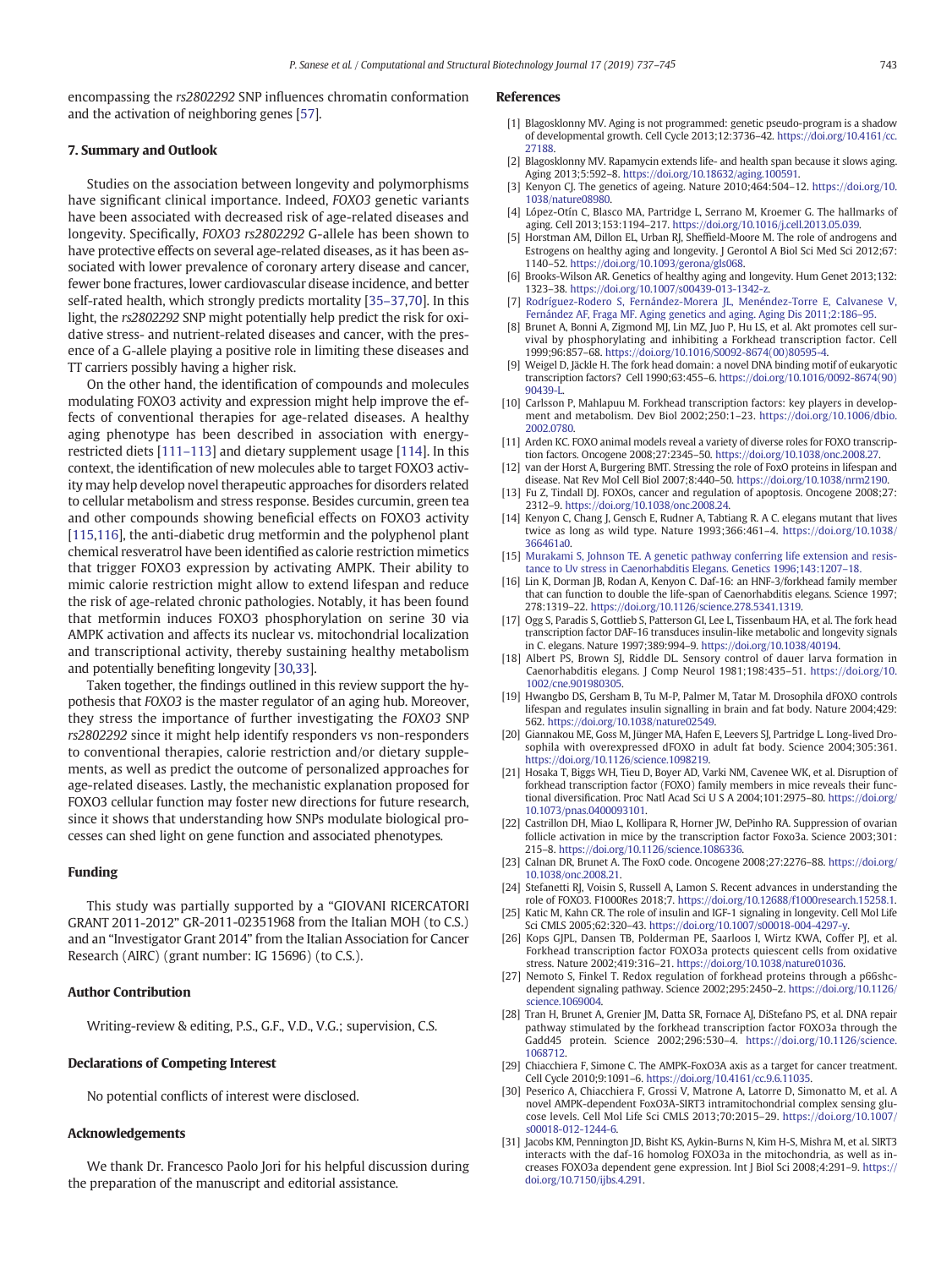- <span id="page-7-0"></span>[32] Caballero-Caballero A, Engel T, Martinez-Villarreal J, Sanz-Rodriguez A, Chang P, Dunleavy M, et al. Mitochondrial localization of the forkhead box class O transcription factor FOXO3a in brain. J Neurochem 2013;124:749–56. [https://doi.org/10.](https://doi.org/10.1111/jnc.12133) [1111/jnc.12133](https://doi.org/10.1111/jnc.12133).
- [33] Celestini V, Tezil T, Russo L, Fasano C, Sanese P, Forte G, et al. Uncoupling FoxO3A mitochondrial and nuclear functions in cancer cells undergoing metabolic stress and chemotherapy. Cell Death Dis 2018;9:231. [https://doi.org/10.1038/s41419-](https://doi.org/10.1038/s41419-018-0336-0) [018-0336-0](https://doi.org/10.1038/s41419-018-0336-0).
- [34] Beekman M, Nederstigt C, Suchiman HED, Kremer D, van der Breggen R, Lakenberg N, et al. Genome-wide association study (GWAS)-identified disease risk alleles do not compromise human longevity. Proc Natl Acad Sci U S A 2010;107:18046–9. <https://doi.org/10.1073/pnas.1003540107>.
- [35] Willcox BJ, Donlon TA, He Q, Chen R, Grove JS, Yano K, et al. FOXO3A genotype is strongly associated with human longevity. Proc Natl Acad Sci U S A 2008;105: 13987–92. [https://doi.org/10.1073/pnas.0801030105.](https://doi.org/10.1073/pnas.0801030105)
- [36] Zettergren A, Kern S, Rydén L, Östling S, Blennow K, Zetterberg H, et al. Genetic variation in FOXO3 is associated with self-rated health in a population-based sample of older individuals. J Gerontol A Biol Sci Med Sci 2018;73:1453–8. [https://doi.](https://doi.org/10.1093/gerona/gly021) [org/10.1093/gerona/gly021](https://doi.org/10.1093/gerona/gly021).
- [37] Soerensen M, Nygaard M, Dato S, Stevnsner T, Bohr VA, Christensen K, et al. Association study of FOXO3A SNPs and aging phenotypes in Danish oldest-old individuals. Aging Cell 2015;14:60–6. <https://doi.org/10.1111/acel.12295>.
- [38] Chiacchiera F, Matrone A, Ferrari E, Ingravallo G, Lo Sasso G, Murzilli S, et al. p38α blockade inhibits colorectal cancer growth in vivo by inducing a switch from HIF1α- to FoxO-dependent transcription. Cell Death Differ 2009;16:1203–14. <https://doi.org/10.1038/cdd.2009.36>.
- [39] Matrone A, Grossi V, Chiacchiera F, Fina E, Cappellari M, Caringella AM, et al. p38α is required for ovarian Cancer cell metabolism and survival. Int J Gynecol Cancer 2010;20:203–11. <https://doi.org/10.1111/IGC.0b013e3181c8ca12>.
- [40] Chiacchiera F, Simone C. Inhibition of p38alpha unveils an AMPK-FoxO3A axis linking autophagy to cancer-specific metabolism. Autophagy 2009;5:1030–3. <https://doi.org/10.4161/auto.5.7.9252>.
- [41] Hu MC-T, Lee D-F, Xia W, Golfman LS, Ou-Yang F, Yang J-Y, et al. IkappaB kinase promotes tumorigenesis through inhibition of forkhead FOXO3a. Cell 2004;117: 225–37. [https://doi.org/10.1016/j.cell.2007.06.006.](https://doi.org/10.1016/j.cell.2007.06.006)
- [42] Fei M, Zhao Y, Wang Y, Lu M, Cheng C, Huang X, et al. Low expression of Foxo3a is associated with poor prognosis in ovarian cancer patients. Cancer Invest 2009;27: 52–9. [https://doi.org/10.1080/07357900802146204.](https://doi.org/10.1080/07357900802146204)
- [43] Jiang Y, Zou L, Lu W-Q, Zhang Y, Shen A-G. Foxo3a expression is a prognostic marker in breast cancer. PLoS One 2013;8:e70746. [https://doi.org/10.1371/jour](https://doi.org/10.1371/journal.pone.0070746)[nal.pone.0070746](https://doi.org/10.1371/journal.pone.0070746).
- [44] Habashy HO, Rakha EA, Aleskandarany M, Ahmed MA, Green AR, Ellis IO, et al. FOXO3a nuclear localisation is associated with good prognosis in luminal-like breast cancer. Breast Cancer Res Treat 2011;129:11–21. [https://doi.org/10.1007/](https://doi.org/10.1007/s10549-010-1161-z) [s10549-010-1161-z](https://doi.org/10.1007/s10549-010-1161-z).
- [45] Yang X, Zhao J, Huang C, Wang Q, Pan K, Wang D, et al. Decreased expression of the FOXO3a gene is associated with poor prognosis in primary gastric adenocarcinoma patients. PLoS One 2013;8:e78158. <https://doi.org/10.1371/journal.pone.0078158>.
- [46] Yu Y, Guo M, Wei Y, Yu S, Li H, Wang Y, et al. FoxO3a confers cetuximab resistance in RAS wild-type metastatic colorectal cancer through c-Myc. Oncotarget 2016;7. <https://doi.org/10.18632/oncotarget.13105> (80888-900).
- [47] Liu H-B, Gao X-X, Zhang Q, Liu J, Cui Y, Zhu Y, et al. Expression and prognostic implications of FOXO3a and Ki67 in lung adenocarcinomas. Asian Pac J Cancer Prev APJCP 2015;16:1443–8. [https://doi.org/10.7314/APJCP.2015.16.4.1443.](https://doi.org/10.7314/APJCP.2015.16.4.1443)
- [48] Greer EL, Brunet A. FOXO transcription factors at the interface between longevity and tumor suppression. Oncogene 2005;24:7410–25. [https://doi.org/10.1038/sj.](https://doi.org/10.1038/sj.onc.1209086) [onc.1209086](https://doi.org/10.1038/sj.onc.1209086).
- [49] Potente M, Urbich C, Sasaki K, Hofmann WK, Heeschen C, Aicher A, et al. Involvement of Foxo transcription factors in angiogenesis and postnatal neovascularization. J Clin Invest 2005;115:2382–92. <https://doi.org/10.1172/JCI23126>.
- [50] Becker L, Nguyen L, Gill J, Kulkarni S, Pasricha PJ, Habtezion A. Age-dependent shift in macrophage polarisation causes inflammation-mediated degeneration of enteric nervous system. Gut 2018;67:827–36. <https://doi.org/10.1136/gutjnl-2016-312940>.
- [51] Parolo S, Marchetti L, Lauria M, Misselbeck K, Scott-Boyer M-P, Caberlotto L, et al. Combined use of protein biomarkers and network analysis unveils deregulated regulatory circuits in Duchenne muscular dystrophy. PLoS One 2018;13: e0194225. <https://doi.org/10.1371/journal.pone.0194225>.
- [52] Kneppers AEM, Langen RCJ, Gosker HR, Verdijk LB, Cebron Lipovec N, Leermakers PA, et al. Increased myogenic and protein turnover signaling in skeletal muscle of chronic obstructive pulmonary disease patients with sarcopenia. J Am Med Dir Assoc 2017;18(637). <https://doi.org/10.1016/j.jamda.2017.04.016> e1–637.e11.
- [53] Gopinath SD, Webb AE, Brunet A, Rando TA. FOXO3 promotes quiescence in adult muscle stem cells during the process of self-renewal. Stem Cell Rep 2014;2: 414–26. [https://doi.org/10.1016/j.stemcr.2014.02.002.](https://doi.org/10.1016/j.stemcr.2014.02.002)
- [54] Chen C-C, Jeon S-M, Bhaskar PT, Nogueira V, Sundararajan D, Tonic I, et al. FoxOs inhibit mTORC1 and activate Akt by inducing the expression of Sestrin3 and Rictor. Dev Cell 2010;18:592–604. <https://doi.org/10.1016/j.devcel.2010.03.008>.
- [55] Flachsbart F, Dose J, Gentschew L, Geismann C, Caliebe A, Knecht C, et al. Identification and characterization of two functional variants in the human longevity gene FOXO3. Nat Commun 2017;8:2063. [https://doi.org/10.1038/s41467-017-02183-y.](https://doi.org/10.1038/s41467-017-02183-y)
- [56] Renault VM, Thekkat PU, Hoang KL, White JL, Brady CA, Kenzelmann Broz D, et al. The pro-longevity gene FoxO3 is a direct target of the p53 tumor suppressor. Oncogene 2011;30:3207-21. <https://doi.org/10.1038/onc.2011.35>.
- [57] Donlon TA, Morris BJ, Chen R, Masaki KH, Allsopp RC, Willcox DC, et al. FOXO3 longevity interactome on chromosome 6. Aging Cell 2017;16:1016–25. [https://doi.](https://doi.org/10.1111/acel.12625) [org/10.1111/acel.12625.](https://doi.org/10.1111/acel.12625)
- [58] Rösler A, Bailey L, Jones S, Briggs J, Cuss S, Horsey I, et al. Rolling circle amplification for scoring single nucleotide polymorphisms. Nucleosides Nucleotides Nucleic Acids 2001;20:893–4. [https://doi.org/10.1081/NCN-100002453.](https://doi.org/10.1081/NCN-100002453)
- [59] Long HK, Prescott SL, Wysocka J. Ever-changing landscapes: transcriptional enhancers in development and evolution. Cell 2016;167:1170-87. [https://doi.org/](https://doi.org/10.1016/j.cell.2016.09.018) [10.1016/j.cell.2016.09.018](https://doi.org/10.1016/j.cell.2016.09.018).
- [60] Anselmi CV, Malovini A, Roncarati R, Novelli V, Villa F, Condorelli G, et al. Association of the FOXO3A locus with extreme longevity in a southern Italian centenarian study. Rejuvenation Res 2009;12:95–104. <https://doi.org/10.1089/rej.2008.0827>.
- [61] Flachsbart F, Caliebe A, Kleindorp R, Blanché H, von Eller-Eberstein H, Nikolaus S, et al. Association of FOXO3A variation with human longevity confirmed in German centenarians. Proc Natl Acad Sci U S A 2009;106:2700–5. [https://doi.org/10.1073/](https://doi.org/10.1073/pnas.0809594106) [pnas.0809594106](https://doi.org/10.1073/pnas.0809594106).
- [62] Li Y, Wang W-J, Cao H, Lu J, Wu C, Hu F-Y, et al. Genetic association of FOXO1A and FOXO3A with longevity trait in Han Chinese populations. Hum Mol Genet 2009;18: 4897–904. <https://doi.org/10.1093/hmg/ddp459>.
- [63] Soerensen M, Dato S, Christensen K, McGue M, Stevnsner T, Bohr VA, et al. Replication of an association of variation in the FOXO3A gene with human longevity using both case-control and longitudinal data. Aging Cell 2010;9:1010-7. [https://doi.org/](https://doi.org/10.1111/j.1474-9726.2010.00627.x) [10.1111/j.1474-9726.2010.00627.x](https://doi.org/10.1111/j.1474-9726.2010.00627.x).
- [64] Pawlikowska L, Hu D, Huntsman S, Sung A, Chu C, Chen J, et al. Association of common genetic variation in the insulin/IGF1 signaling pathway with human longevity. Aging Cell 2009;8:460–72. [https://doi.org/10.1111/j.1474-9726.2009.00493.x.](https://doi.org/10.1111/j.1474-9726.2009.00493.x)
- [65] Bao J-M, Song X-L, Hong Y-Q, Zhu H-L, Li C, Zhang T, et al. Association between FOXO3A gene polymorphisms and human longevity: a meta-analysis. Asian J Androl 2014;16:446–52. [https://doi.org/10.4103/1008-682X.123673.](https://doi.org/10.4103/1008-682X.123673)
- [66] Broer L, Buchman AS, Deelen J, Evans DS, Faul JD, Lunetta KL, et al. GWAS of longevity in CHARGE consortium confirms APOE and FOXO3 candidacy. J Gerontol A Biol Sci Med Sci 2015;70:110–8. [https://doi.org/10.1093/gerona/glu166.](https://doi.org/10.1093/gerona/glu166)
- [67] Sun L, Hu C, Zheng C, Qian Y, Liang Q, Lv Z, et al. FOXO3 variants are beneficial for longevity in southern Chinese living in the Red River Basin: a case-control study and meta-analysis. Sci Rep 2015;5:9852. [https://doi.org/10.1038/srep09852.](https://doi.org/10.1038/srep09852)
- [68] Morris BJ, Chen R, Donlon TA, Evans DS, Tranah GJ, Parimi N, et al. Association analysis of FOXO3 longevity variants with blood pressure and essential hypertension. Am J Hypertens 2016;29:1292–300. <https://doi.org/10.1093/ajh/hpv171>.
- [69] Teumer A, Qi Q, Nethander M, Aschard H, Bandinelli S, Beekman M, et al. Genomewide meta-analysis identifies loci associated with IGF-I and IGFBP-3 levels with impact on age-related traits. Aging Cell 2016;15:811–24. [https://doi.org/10.](https://doi.org/10.1111/acel.12490) [1111/acel.12490](https://doi.org/10.1111/acel.12490).
- [70] Willcox BJ, Morris BJ, Tranah GJ, Chen R, Masaki KH, He Q, et al. Longevity-associated FOXO3 genotype and its impact on coronary artery disease mortality in Japanese, whites, and blacks: a prospective study of three American populations. J Gerontol A Biol Sci Med Sci 2017;72:724–8. <https://doi.org/10.1093/gerona/glw196>.
- [71] Forte G, Grossi V, Celestini V, Lucisano G, Scardapane M, Varvara D, et al. Characterization of the rs2802292 SNP identifies FOXO3A as a modifier locus predicting cancer risk in patients with PJS and PHTS hamartomatous polyposis syndromes. BMC Cancer 2014;14:661. <https://doi.org/10.1186/1471-2407-14-661>.
- [72] Donlon TA, Curb JD, He Q, Grove JS, Masaki KH, Rodriguez B, et al. FOXO3 gene variants and human aging: coding variants may not be key players. J Gerontol A Biol Sci Med Sci 2012;67:1132–9. <https://doi.org/10.1093/gerona/gls067>.
- [73] Banasik K, Ribel-Madsen R, Gjesing AP, Wegner L, Andersson A, Poulsen P, et al. The FOXO3A rs2802292 G-allele associates with improved peripheral and hepatic insulin sensitivity and increased skeletal muscle-FOXO3A mRNA expression in twins. J Clin Endocrinol Metab 2011;96:E119–24. [https://doi.org/10.1210/jc.2010-0881.](https://doi.org/10.1210/jc.2010-0881)
- [74] Cremer T, Cremer C. Chromosome territories, nuclear architecture and gene regulation in mammalian cells. Nat Rev Genet 2001;2:292–301. [https://doi.org/10.](https://doi.org/10.1038/35066075) [1038/35066075.](https://doi.org/10.1038/35066075)
- [75] Bickmore WA. The spatial organization of the human genome. Annu Rev Genomics Hum Genet 2013;14:67–84. [https://doi.org/10.1146/annurev-genom-091212-](https://doi.org/10.1146/annurev-genom-091212-153515) [153515](https://doi.org/10.1146/annurev-genom-091212-153515).
- [76] Sexton T, Schober H, Fraser P, Gasser SM. Gene regulation through nuclear organization. Nat Struct Mol Biol 2007;14:1049–55. <https://doi.org/10.1038/nsmb1324>.
- [77] Coppola CJ, C Ramaker R, Mendenhall EM.. Identification and function of enhancers in the human genome. Hum Mol Genet 2016;25:R190–7. [https://doi.org/10.1093/](https://doi.org/10.1093/hmg/ddw216) [hmg/ddw216](https://doi.org/10.1093/hmg/ddw216).
- [78] Pennacchio LA, Bickmore W, Dean A, Nobrega MA, Bejerano G. Enhancers: five essential questions. Nat Rev Genet 2013;14:288–95. [https://doi.org/10.1038/](https://doi.org/10.1038/nrg3458) [nrg3458.](https://doi.org/10.1038/nrg3458)
- [79] Calo E, Wysocka J. Modification of enhancer chromatin: what, how, and why? Mol Cell 2013;49:825–37. <https://doi.org/10.1016/j.molcel.2013.01.038>.
- [80] Dekker J, Rippe K, Dekker M, Kleckner N. Capturing chromosome conformation. Science 2002;295:1306–11. [https://doi.org/10.1126/science.1067799.](https://doi.org/10.1126/science.1067799)
- [81] Tolhuis B, Blom M, Kerkhoven RM, Pagie L, Teunissen H, Nieuwland M, et al. Interactions among Polycomb domains are guided by chromosome architecture. PLoS Genet 2011;7:e1001343. [https://doi.org/10.1371/journal.pgen.1001343.](https://doi.org/10.1371/journal.pgen.1001343)
- [82] [de Laat W, Grosveld F. Spatial organization of gene expression: the active chroma](http://refhub.elsevier.com/S2001-0370(19)30101-1/rf0415)[tin hub. Chromosome Res Int J Mol Supramol Evol Asp Chromosome Biol 2003;11:](http://refhub.elsevier.com/S2001-0370(19)30101-1/rf0415) [447](http://refhub.elsevier.com/S2001-0370(19)30101-1/rf0415)–59.
- [83] Dillon N, Sabbattini P. Functional gene expression domains: defining the functional unit of eukaryotic gene regulation. BioEssays News Rev Mol Cell Dev Biol 2000;22: 657–65. [https://doi.org/10.1002/1521-1878\(200007\)22:7](https://doi.org/10.1002/1521-1878(200007)22:7<657::AID-BIES8>3.0.CO;2-2)<[657::AID-BIES8](https://doi.org/10.1002/1521-1878(200007)22:7<657::AID-BIES8>3.0.CO;2-2)>[3.0.](https://doi.org/10.1002/1521-1878(200007)22:7<657::AID-BIES8>3.0.CO;2-2) [CO;2-2.](https://doi.org/10.1002/1521-1878(200007)22:7<657::AID-BIES8>3.0.CO;2-2)
- [84] Lieberman-Aiden E, van Berkum NL, Williams L, Imakaev M, Ragoczy T, Telling A, et al. Comprehensive mapping of long-range interactions reveals folding principles of the human genome. Science 2009;326:289–93. [https://doi.org/10.1126/science.](https://doi.org/10.1126/science.1181369) [1181369.](https://doi.org/10.1126/science.1181369)